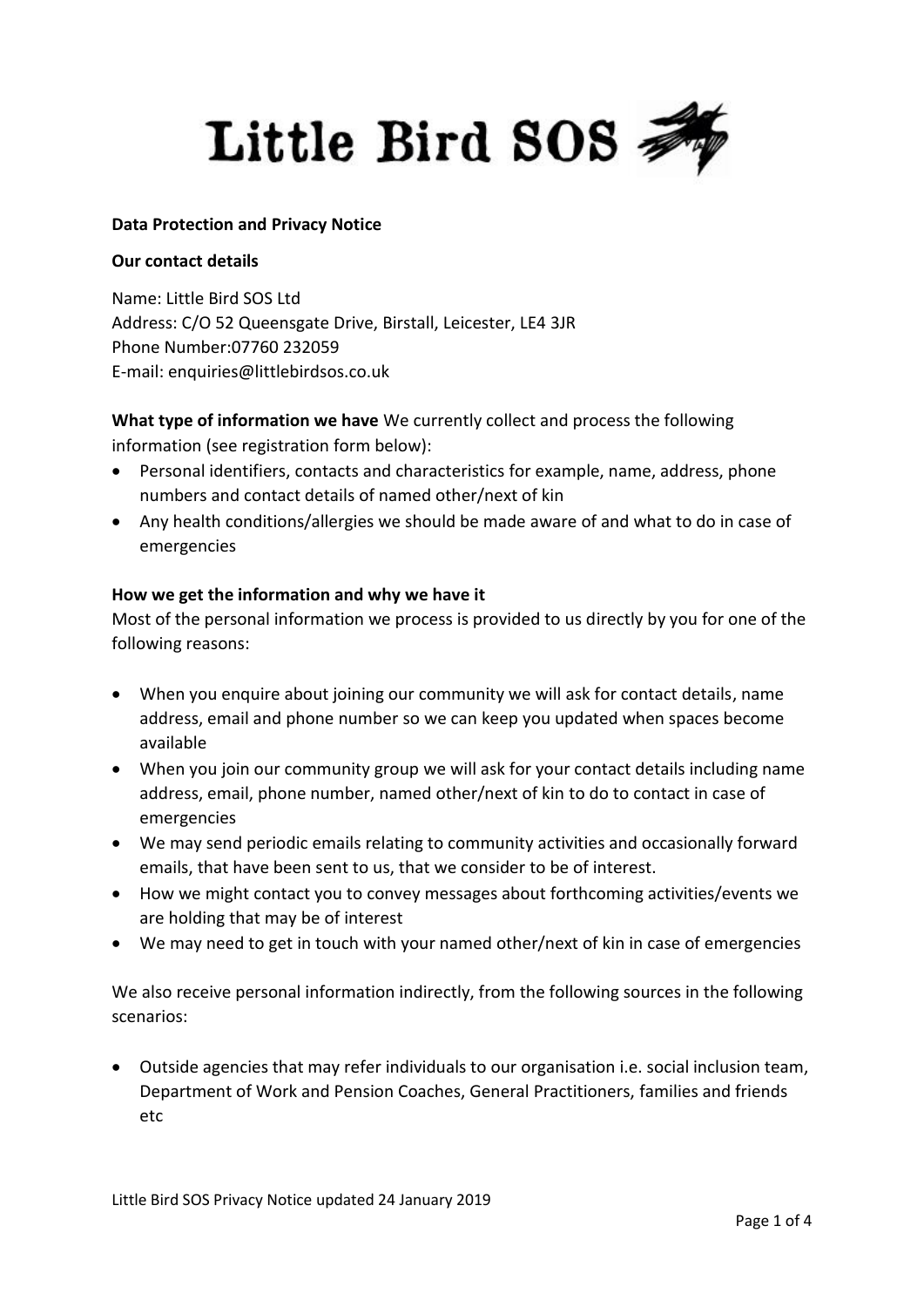Under the General Data Protection Regulation (GDPR), the lawful bases we rely on for processing this information are:

- Your consent. You are able to remove your consent at any time. You can do this by contacting: **enquires@littlebirdsos.co.uk**
- We have a legal obligation
- We have a legitimate interest

### **What we do with the information we have**

We use the information that you have given us in order to:

- Contact named other/next of kin in case of emergencies
- Keep you updated on news and events
- To contact you case of emergencies (i.e. cancelled workshops etc)

No third parties will have access to your personal data

#### **How we store your information**

Your information is securely stored:

- On an electronic password projected database antivirus software is installed on our laptop
- Paper copies are stored in a locked filing cabinet within a locked room, to conform with the legal requirements of GDPR 2018

We keep your name, address, phone number, email, named other/next of kin and medical information until you tell us you no longer wish to attend our community groups and/or are no longer an active supporter We will then dispose your information by deleting from our records along with shredding any paper copies

#### **Your data protection rights**

Under data protection law, you have rights including:

- **Your right of access** You have the right to ask us for copies of your personal information.
- **Your right to rectification** You have the right to ask us to rectify information you think is inaccurate. You also have the right to ask us to complete information you think is incomplete.
- **Your right to erasure** You have the right to ask us to erase your personal information in certain circumstances.
- **Your right to restriction of processing** You have the right to ask us to restrict the processing of your information in certain circumstances.
- **Your right to object to processing** You have the the right to object to the processing of your personal data in certain circumstances.

#### **Your right to data portability**

You have the right to ask that we transfer the information you gave us to another organisation, or to you, in certain circumstances.

Little Bird SOS Privacy Notice updated 24 January 2019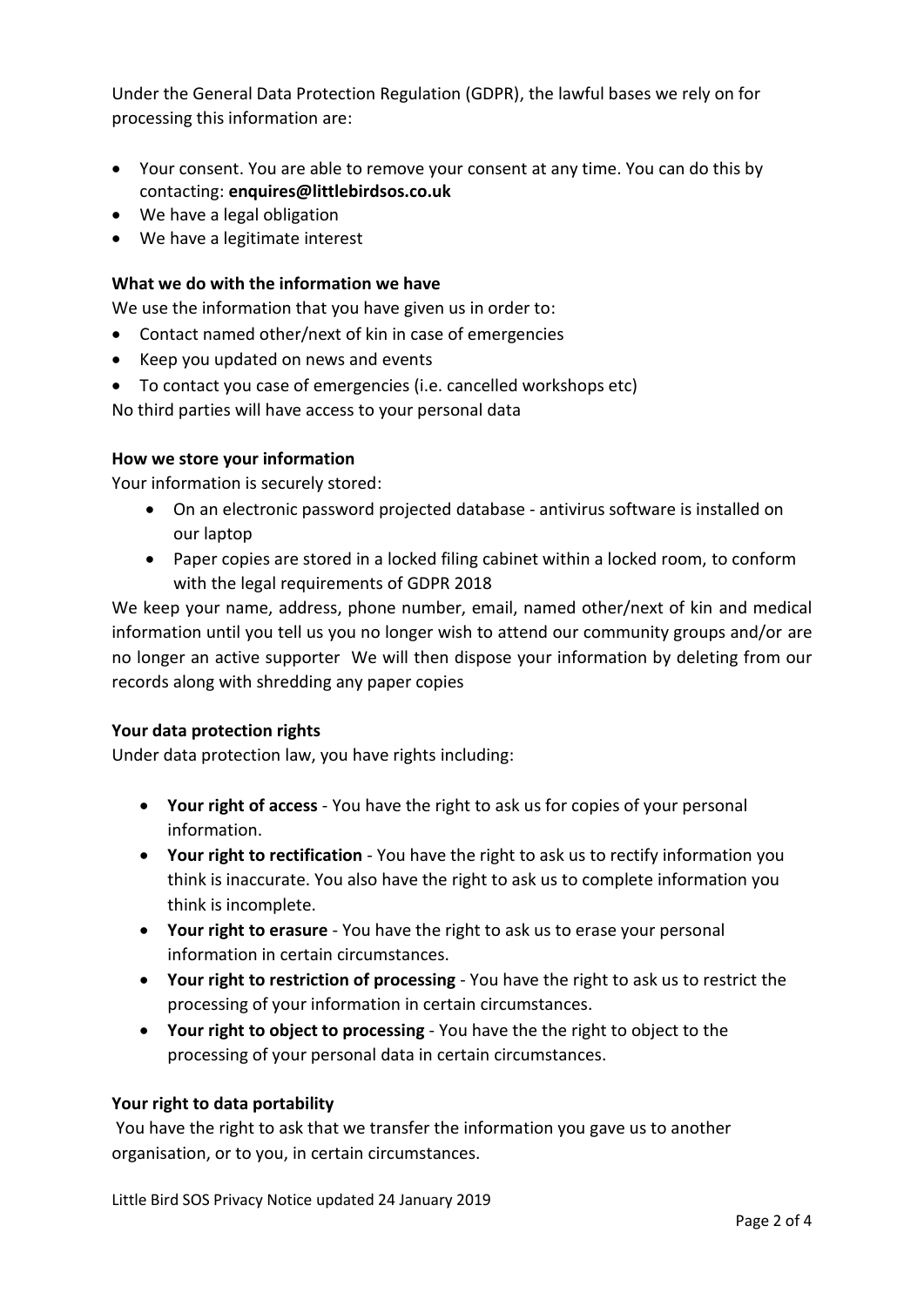You are not required to pay any charge for exercising your rights. If you make a request, we have one month to respond to you.

# Please contact us at the above address if you wish to make a request.

## **How to complain**

You can also complain to the ICO if you are unhappy with how we have used your data. The ICO's address: Information Commissioner's Office Wycliffe House Water Lane Wilmslow Cheshire SK9 5AF Helpline number: 0303 123 1113

Dated: 24th January 2019

Signed: Rhdger

Review Date: 24th January 2021